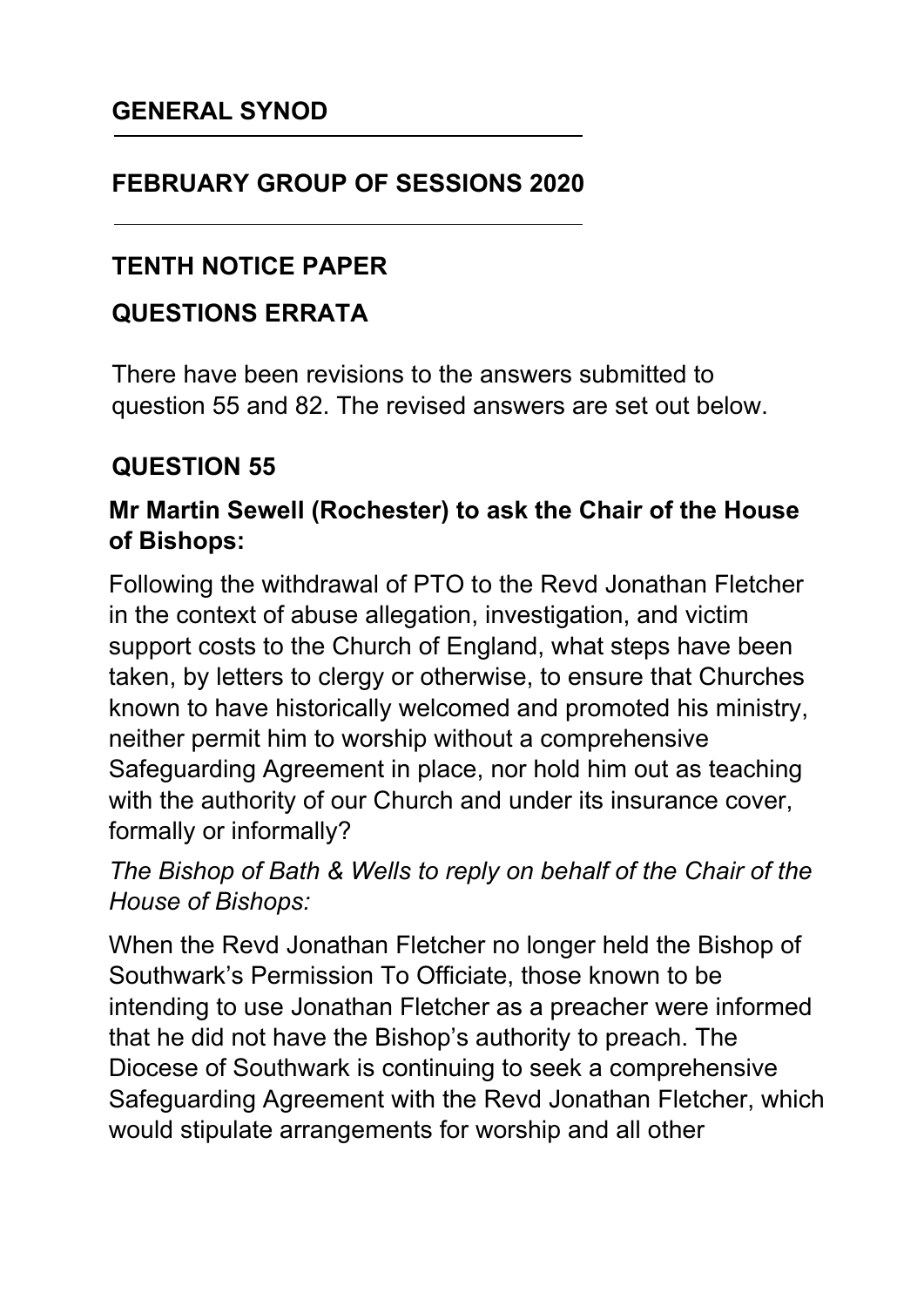involvement in any Church of England church in the Diocese and beyond.

#### **QUESTION 69**

# **Mrs Karen Galloway (St Edmundsbury & Ipswich) to ask the Chair of the House of Bishops:**

**Q69** In November 2019, in answer to a question (Q.27) from Mrs Kat Alldread (Derby) asking for a brief update as to progress on the "longawaited" Safe Spaces Project, the Bishop of London stated: "The invitation to tender for the Safe Spaces project has taken place and an evaluation panel for prospective providers happened on November 11th. This Panel included both officers and survivors. The recommendations of the Panel evaluation will be discussed at the next Safe Spaces Management Board in November and next steps determined."

On 21 December 2019, a statement posted on the C of E website, "Update on Safe Spaces following Media report" (being a reference to a report, "Not a prayer…" on page 38 of Private Eye No. 1512) by "a spokesperson for the National Safeguarding Team," regretted and apologised for the delay in progressing the proposed support service (first officially discussed in 2014) and stated: "no money from the £592,000 grant has been spent to date, and no new company has been set up. Pre set-up costs, procurement, project management and development are separate to this and the cost is being shared across both Churches" [i.e. the C of E and the Roman Catholic church.]

In the light of the Bishop of London's answer and the above media statement, can the House of Bishops provide Synod members with an update on the progress of the project since November 2019, including the amount so far spent from each relevant funding source?

*The Bishop of London to reply on behalf of the Chair of the House of Bishops:* The evaluation panel that was held on November 11<sup>th</sup> unanimously agreed that the applications received were not of sufficient standard to identify a provider to deliver the project. Following the Safe Spaces Board referred to above, work was directed to canvas other providers in the market including some who had originally expressed interest in the tender and not made a subsequent bid. This work revealed that some organisations expressed interest in submitting further bids through a revised and streamlined process. These subsequent bids needed to have been received by February 4<sup>th</sup>. We will then identify a partner to take on the contract, involving survivors in that selection process and the subsequent partnership development. Money from the